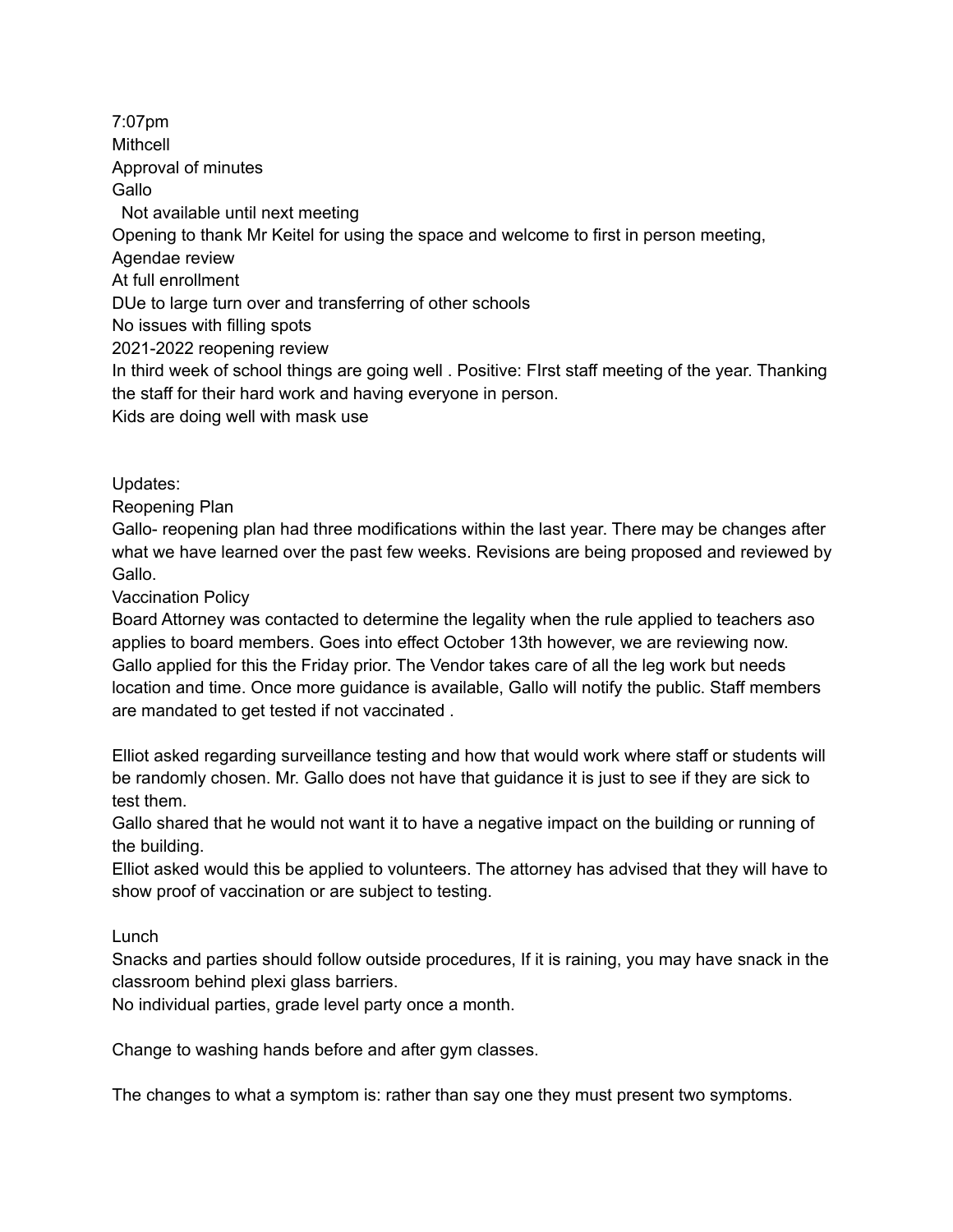As a result of the application of dismissal, they have instituted a pm homeroom from grades 3-8. It was beneficial.

Ms. Elliot- what happens when the buses are late. The students wait in the gym with designated lines There has been a change in where the bused students and families wait and that has shown beneficial.

Mr. Mitchell- asked regarding bus aides, there are bus aides that go with the students on the way home. TCCS staff are the aides.

Mr. McGilchrist- assigned seating, how do we ensure? The busing company has worked with the teaneck police department. There has been training provided. Ms Torres shared that the driver will show the first day. Gallo- This is te second year they provided assigned seats. If traveled outside US there is a quarantine timeline. Although no state this is according to the CDC guidelines, which correlates with the road back up plan.

## Torres- back to school night

Tonight was K-2, feedback they enjoyed the video it was good to have everyone there. Great turn out and the families are happy.

## Anders- PBIS

Rolling in Jan last year. WE wanted to begin the year strong. Sumer homework we were using points. Today she put in a bunch of PBIS points in for the summer work. <sup>7</sup> Turn out was good. Some students have already ordered for the store. The QR code will be able to provide points for positive behavior. This will allow the students to gain points and all students will have points. There is a parent portal available. This include discipline referrals as well. McGilchrist asked how to track points.

## NEw Business- FInance just met

Halloway 18686000 due to all the supply orders over summer. Also reviewed staff ordering as a result.

Lunch will resume in October, WE are continuing with the lunch services that we have used for the past year and a half. Increase in pricing due to individual packaging.

PErsoneel appointments. G&T chair, quiz ball coach, and STEM coordinator (Dr. Nan), School Psychologist

Social worker, case manager- discuss .8 of full time.

Resolution:

1st Hollway 2nd Mitchell- passed

Covid protocols 1st Mitchell 2nd Carter

MilGilchrist- uncomfortable with the frst amendment for board members ( Elliot decided on the date was pushed to October 18th which is when the date that the mandate will be approved. Gallo reviewed vaccination with two weeks between vaccinations.

Skaff percentage? Gallo of vaccinated staff 88% Gallo is still collecting vaccination proof.